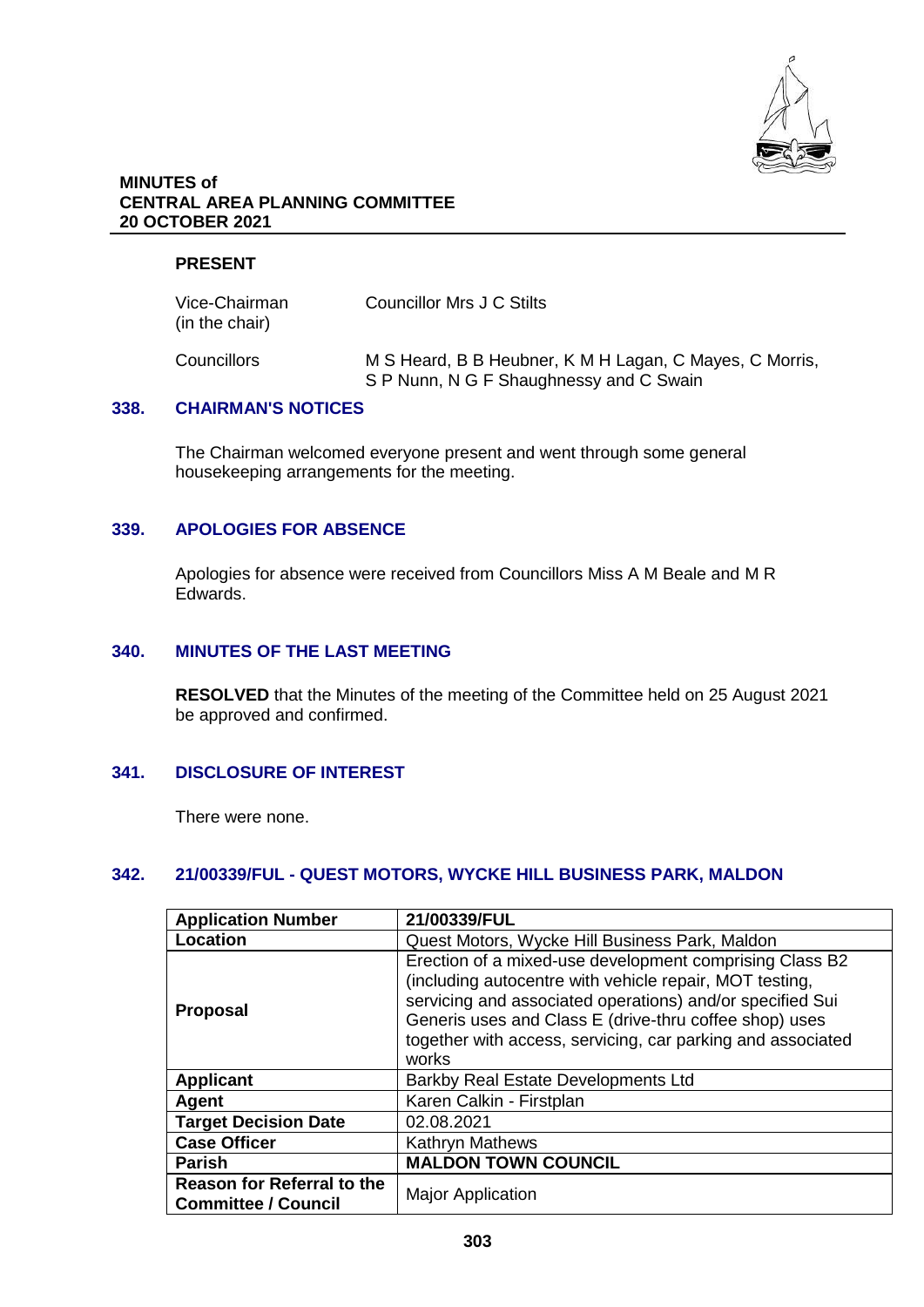Following the Officer's presentation an Objector, Mr Smye addressed the Committee on behalf of the Maldon Society followed by the Agent Ms Miles.

In response to questions from Members, the Specialist Development Management provided the Committee with the following information:

- In respect of car parking, it was confirmed that the scheme met the required number of parking spaces to accord with the Council's car parking standards however in addition to this number there were some spaces which were not of the recommended minimum size.
- Any changes to the uses conditioned would require permission from the Council. The Officer outlined the different Use Classes.
- In response to a question regarding conditioning the use of recyclable cups Members were informed that this was not within the powers of the Local Planning Authority, however an informative could be added to encourage their use. Councillor N G F Shaughnessy requested that this informative be added.
- It was confirmed that there would be electric vehicle charging points provided within the scheme.

Councillor C Morris proposed that the Committee accept the Officers' recommendation with an additional condition to change the layout as indicated by the objector in his presentation. This proposal was not supported.

There was some concern raised regarding the addition of another national brand of coffee shops rather than an independent shop. Members were advised that this was not something that could be controlled through the planning process.

Following further discussion Councillor M S Heard proposed that the application be approved, subject to all of the car parking spaces being 2.9 x 5.5m and therefore complying with the Council's parking standards and that an electric vehicle charging point be provided within the proposed coffee shop parking area. This proposal was duly seconded.

In response to Councillor Heard's proposal, the Officer explained that the Developer was not able to make all the parking spaces larger without interfering with access areas. Members discussed all car parking spaces being the minimum size and the Officer highlighted how there may not be enough space to do this in some areas resulting in the loss of some spaces. Following further discussion, the Officer suggested that should Members be mindful to agree the additional condition proposed this should request that a revised parking layout, with all spaces at least the minimum size, be provided by the applicant for approval. Councillor Heard supported this and amended his proposal accordingly.

The Chairman confirmed that the additional condition would come back to the Chairman of the Committee for agreement. She then put the proposal in the name of Councillor Heard and upon a vote being taken this was duly agreed.

**RESOLVED** that this application be **APPROVED** subject to the following conditions:

- 1 The development hereby permitted shall be begun before the expiration of three years from the date of this permission.
- 2 The development hereby permitted shall be carried out in accordance with the following approved plans and documents: Site Location Plan 16408-99C Existing Context Plan 16408-100C Existing Site Plan 16408-101C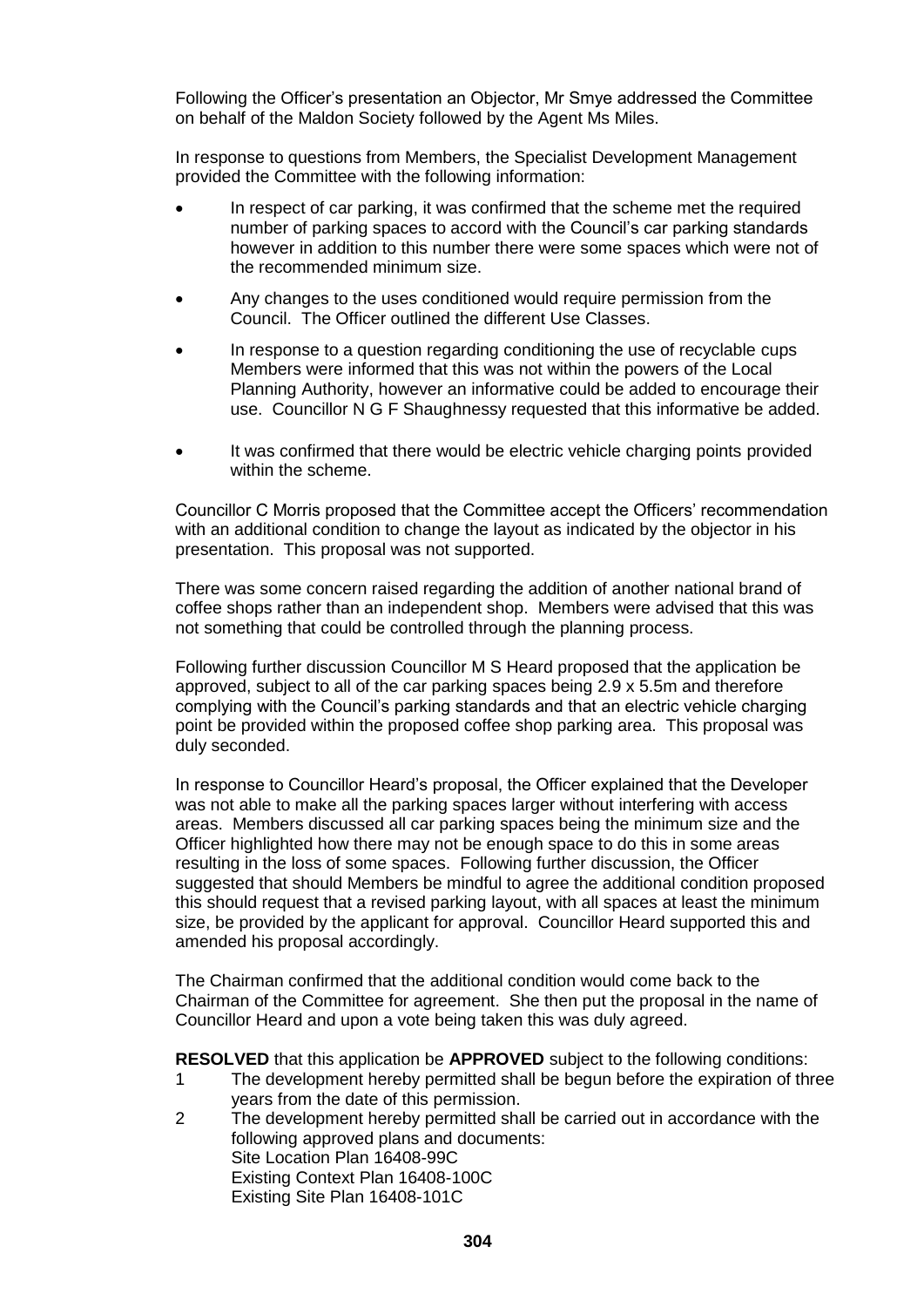Existing GA Plan 16408-102A Existing Roof Plan 16408-103A Existing Elevations 16408-104A Proposed Context Plan 16408-110G Proposed Site Plan 16408-111 I Proposed Site Sections 16408-112 D Proposed Street Scene 16408-113 Unit 1 Proposed GA Plan 16408-120B Unit 1 Proposed Roof Plan 16408-121C Unit 1 Proposed Elevations 16408-122C Units 2&3 Proposed GA Plan 16408-130C Units 2&3 Proposed Roof Plan 16408-131D Units 2&3 Proposed Elevations 16408-132D Unit 4 GA Plan 16408-140A Unit 4 Roof Plan 16408-141B Unit 4 Proposed Elevations 16408-142D Proposed Cycle Shelter 16408-150A Landscape Plan - 16408-VL-L01F External lighting - D42260/LKM/C rev.A Outline drainage layout - 4919-HJCE-ZZ-XX-DR-C-3001 rev.PO1 Drainage areas proposed - 4919-HJCE-ZZ-XX-DR-C-3002 rev.PO2 Sustainable Drainage Strategy Updated Transport Assessment May 2021

- 3 The materials used shall be as set out within the application form/plans hereby approved.
- 4 No form of external illumination shall be provided other than in accordance with the details hereby approved (including the luminance and spread of light; and the design, position and specification of the light fittings). The external illumination shall be retained in accordance with the approved details.
- 5 The opening hours shall be limited to the following:
	- Class B2 use: 08:30 to 18:00 Monday to Friday; 08:30 to 17:00 on Saturdays and 10:00 to 16:00 on Sundays and Bank Holidays
	- Drive-through coffee shop: 05:00 to 23:00 Monday to Sunday
	- Units 2 and 3 (other employment/trade units): 07:00 to 20:00 Monday to Friday, 07:00 to 19:00 on Saturdays and 09:00 to 17:00 on Sundays and Bank Holidays
- 6 Should the existence of any contaminated ground or groundwater and/or hazardous soil gases be found that were not previously identified, it must be reported in writing to the local planning authority immediately, a risk assessment of the site undertaken and a scheme to bring the site to a suitable condition submitted to and agreed in writing by the Local Planning Authority. A "suitable condition" means one in that represents an acceptable risk to human health, the water environment, property and ecosystems and scheduled ancient monuments and cannot be determined as contaminated land under Part 2A of the Environmental Protection Act 1990 now or in the future. The work shall be undertaken by a competent person in accordance with the Environment Agency's 'Land Contamination Risk Management' guidance and the Essex Contaminated Land Consortium's 'Technical Guidance for Applicants and Developers'.
- 7 No development shall take place, including any ground works or demolition, until a Construction Management Plan has been submitted to, and approved in writing by, the local planning authority. The approved plan shall be adhered to throughout the construction period. The Plan shall provide for:
	- a. the parking of vehicles of site operatives and visitors
	- b. loading and unloading of plant and materials
	- c. storage of plant and materials used in constructing the development
	- d. wheel and underbody washing facilities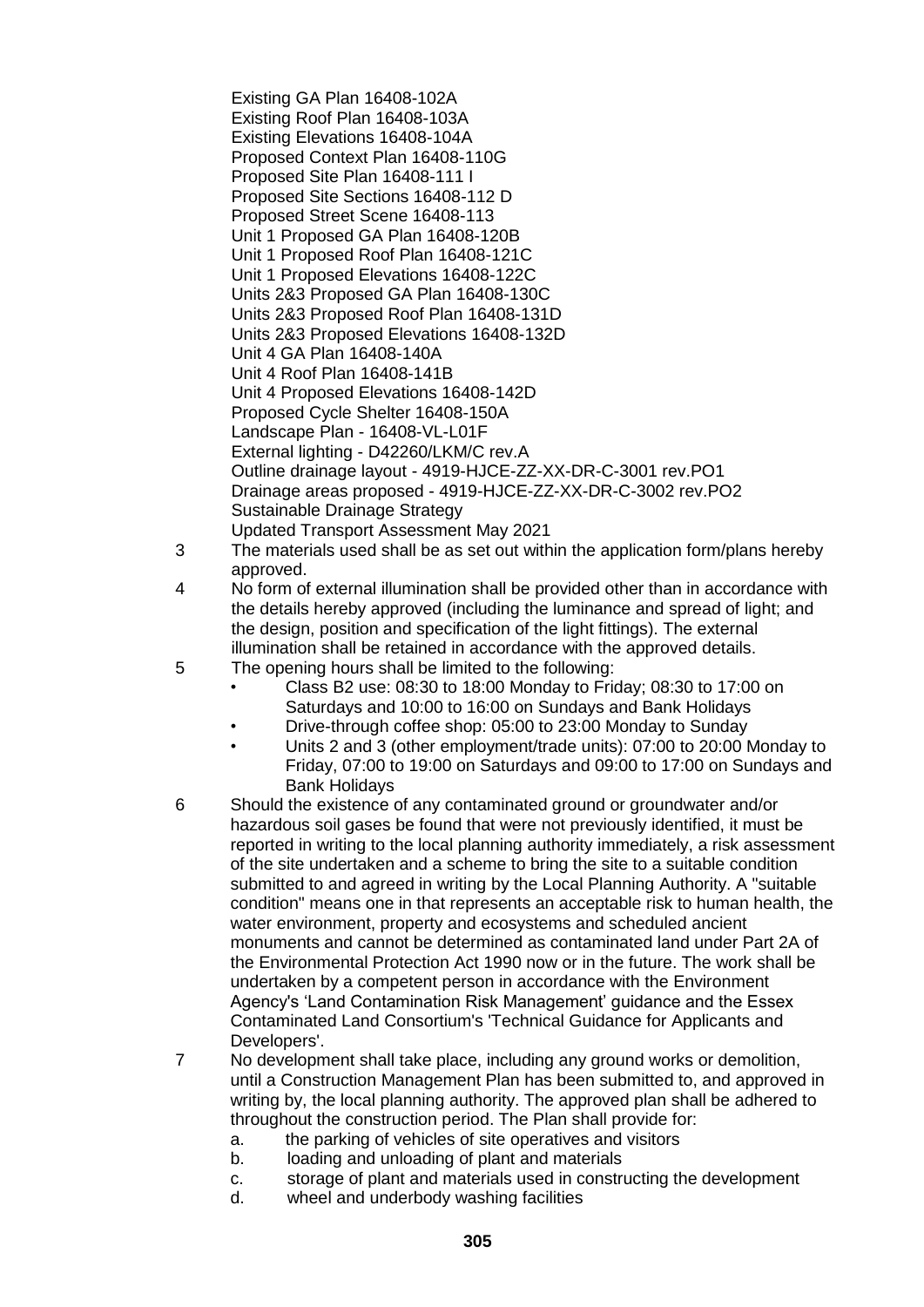- e. the control of nuisances during construction works to preserve the amenity of the area and avoid nuisances to neighbours and to this effect:
	- a) no waste materials should be burnt on the site, instead being removed by licensed waste contractors;
	- b) no dust emissions should leave the boundary of the site;
	- c) consideration should be taken to restricting the duration of noisy activities and in locating them away from the periphery of the site;
	- d) hours of works: works should only be undertaken between 0730 hours and 1800 hours on weekdays; between 0800 hours and 1300 hours on Saturdays and not at any time on Sundays and Public Holidays.
- f. measures to prevent the pollution of ground and surface waters
- g. where any soils that are known to be contaminated are being excavated /exposed a site waste plan must be prepared in order to store, treat and dispose of the materials in accordance with the waste duty of care.
- 8 The existing access on Wycke Hill Business Park as shown on the site layout plan (DWG No.16408-101C) shall be suitably and permanently closed incorporating the reinstatement to full height of the footway / kerbing immediately the proposed new access is brought into first beneficial use.
- 9 Prior to first occupation of the development, and as shown in principle on planning DWG No. 16408-111 rev.I, the vehicular access shall be constructed at right angles to the highway boundary and to the existing carriageway. The width of each access at its junction with the highway shall not be more than 12.5 metres. Any redundant parts of the existing accesses on the frontage shall be suitably and permanently closed incorporating the reinstatement to full height of the highway footway and kerbing immediately the proposed new accesses are brought into first beneficial use.
- 10 Prior to occupation of the development, the access at its centre line of the entry lane shall be provided with a clear to ground visibility splay with dimensions of 4.5 metres by 40 metres as measured from and along the nearside edge of the carriageway. Such vehicular visibility splays shall be provided before the road junction / access is first used by vehicular traffic and retained free of any obstruction at all times.
- 11 The public's rights and ease of passage over public footpath no 1 (Maldon) shall be maintained free and unobstructed at all times.
- 12 Notwithstanding the details submitted (drawing number 16408-111 rev.I), the development hereby approved shall not be occupied until such time as vehicle parking has been provided in accordance with details which shall have been submitted to and gained the prior written consent of the local planning authority. The details shall accord with the adopted Maldon District Vehicle Parking Standards SPD (2018) and only include parking spaces measuring at least 2.9m in width x 5.5m in depth and at least one electric vehicle charging point for use by customers of the drive-through coffee shop. The approved area shall have been hard surfaced, sealed and marked out in parking bays. The vehicle parking area and associated turning area shall be retained in this form at all times. The vehicle parking shall not be used for any purpose other than the parking of vehicles that are related to the use of the development.
- 13 The cycle and powered two wheeler parking facilities as shown on the approved plan 16408-111 rev.I shall be provided prior to the first occupation of the development and retained at all times.
- 14 There shall be no discharge of surface water onto the Highway.
- 15 Prior to any works being carried-out within the Tree Protection Areas of the trees to be retained, details of the works shall have been submitted to and approved in writing by the local planning authority. The development shall be carried-out in accordance with the approved details.
- 16 Within the first available planting season (October to March inclusive) following the commencement of the development the landscaping works shall be fully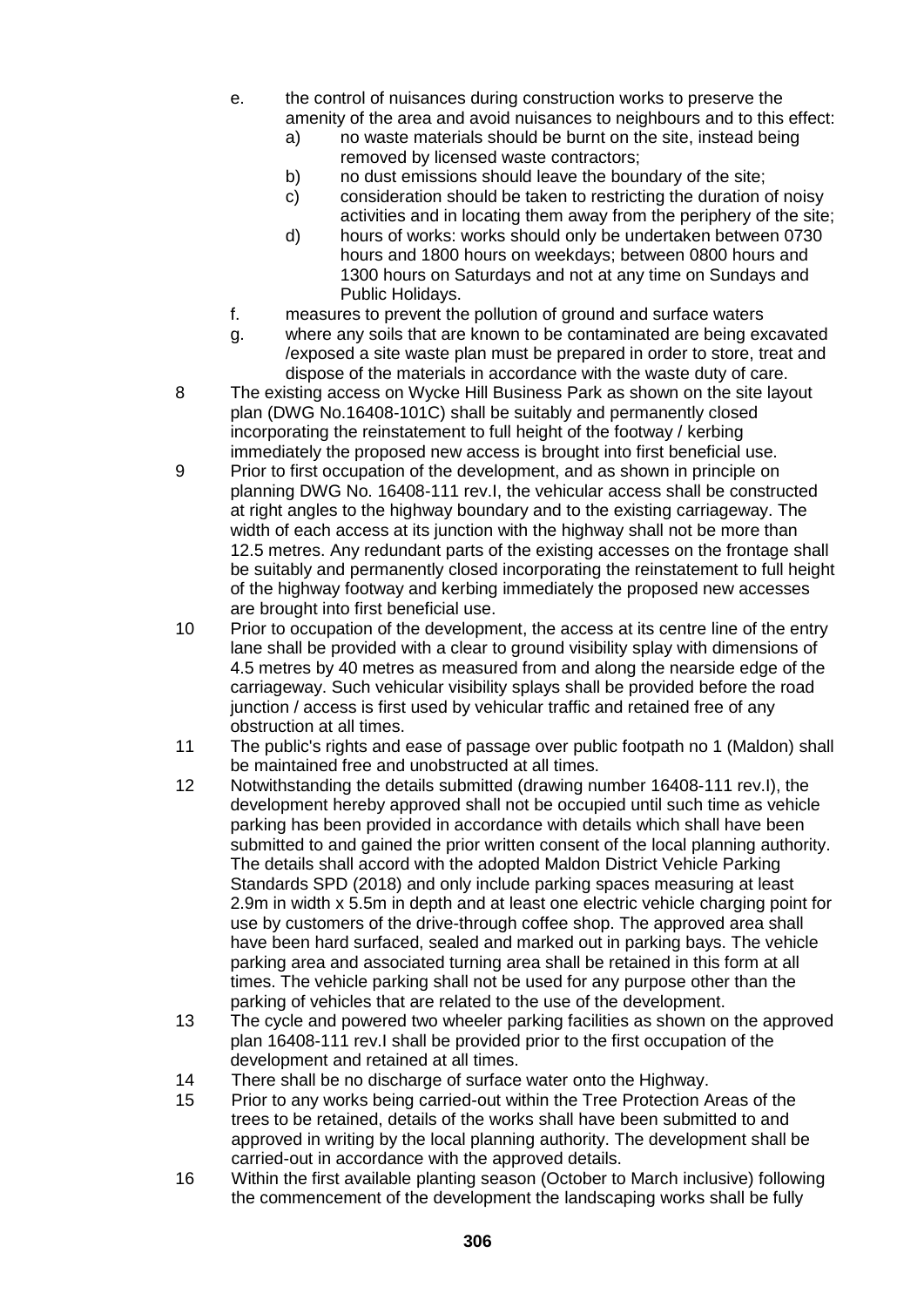implemented in accordance with the approved details. If within a period of five years from the date of the planting of any tree or plant, or any tree or plant planted in replacement for it, is removed, uprooted or destroyed or dies, or becomes, in the opinion of the local planning authority, seriously damaged or defective, another tree or plant of the same species and size as that originally planted shall be planted at the same place, unless the local planning authority gives its written consent to any variation.

- 17 No more than 30% floorspace of each of Units 1, 2 and 3 shall be used as a showroom/display of items for sale at any time.
- 18 Notwithstanding the provisions of the Town and Country Planning (General Permitted Development) (England) Order 2015 (as amended), Unit 4 shall only be used as a drive through coffee shop and no other use at any time.
- 19 No additional floorspace shall be created within any of the units hereby permitted.
- 20 Prior to the occupation of any of the units hereby permitted, a delivery and servicing management plan for all tenants shall be submitted to and approved in writing by the local planning authority. The Plan shall cover the following matters:
	- Intended operating hours and servicing hours for each tenant;
	- For each tenant information on expected deliveries per week, in terms of frequency, duration of loading/unloading;
	- For each tenant information on delivery vehicle types (specifically when vehicles larger than 7.5t are expected);
	- a plan showing the car parking layout and intended unloading areas; and
	- To review the Plan on an annual basis and submit an update to the local planning authority for approval in writing including where there is a change of tenant.
- 21 The Sui Generis uses permitted for Units 1, 2 and 3 shall be restricted to the following unless otherwise agreed in writing by the local planning authority:
	- Builders and Plumbing Merchants (including kitchens, bathrooms, tiles, joinery, building and decoration supplies)
	- Electrical Wholesale
	- Motor Supplies
	- Hair and Beauty Supplies
		- Tool Hire and Sales

## **INFORMATIVES:**

- 1. The Public Right of Way network is protected by the Highways Act 1980. Any unauthorised interference with any route noted on the Definitive Map of PROW is considered to be a breach of this legislation. The public's rights and ease of passage over public footway no1 (Maldon) shall be maintained free and unobstructed at all times to ensure the continued safe passage of the public on the definitive right of way.
- 2. The grant of planning permission does not automatically allow development to commence. In the event of works affecting the highway, none shall be permitted to commence until such time as they have been fully agreed with Essex County Council. In the interests of highway user safety this may involve the applicant requesting a temporary closure of the definitive route using powers included in the aforementioned Act. All costs associated with this shall be borne by the applicant and any damage caused to the route shall be rectified by the applicant within the timescale of the closure.
- 3. The developer will be responsible of the expense of moving any existing utilities located within the Highway.
- 4. All works affecting the highway to be carried out by prior arrangement with, and to the requirements and satisfaction of, the Highway Authority and application for the necessary works should be addressed for the attention of the Development Management Team at SMO2 - Essex Highways, Springfield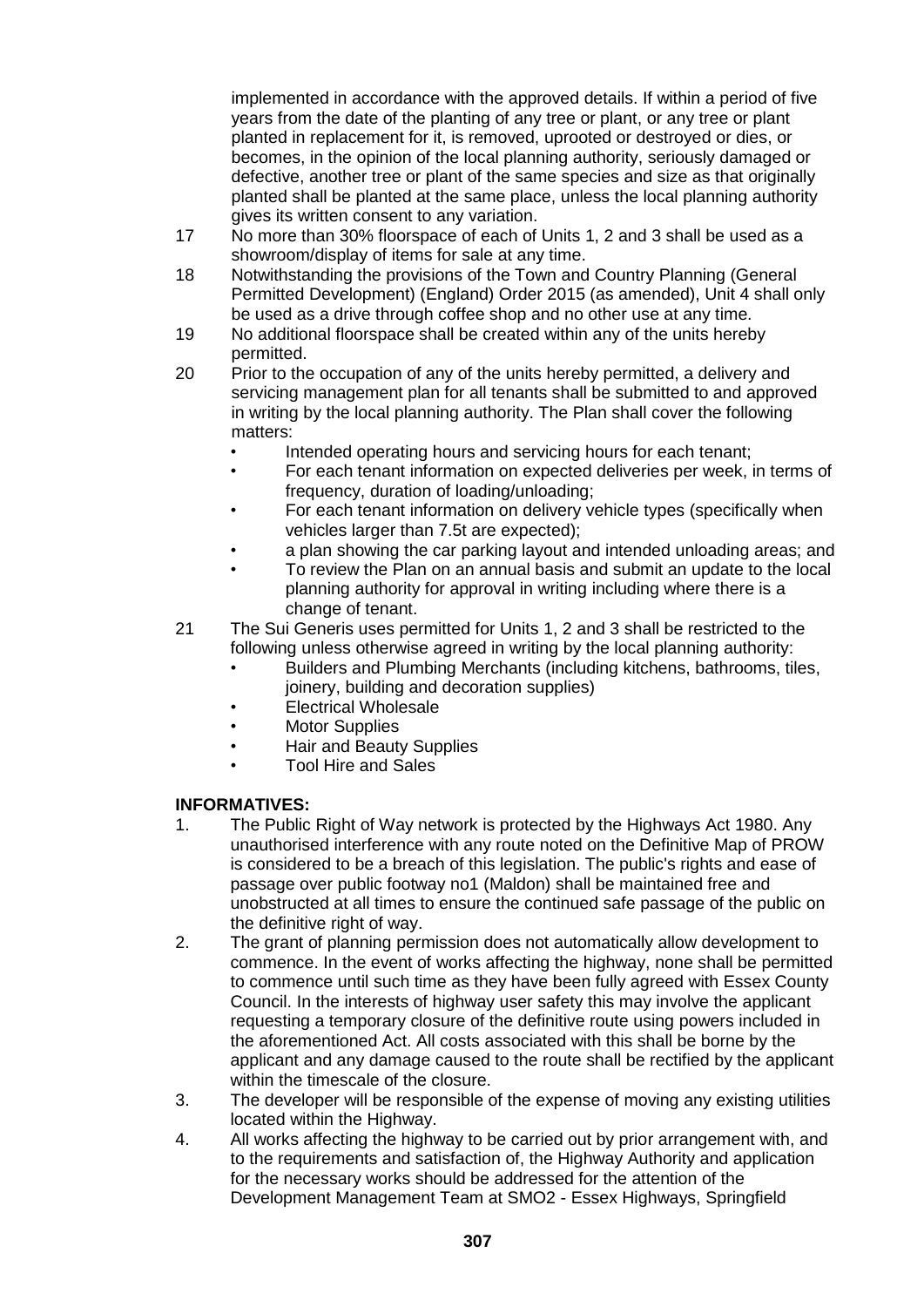Highways Depot, Colchester Road, Chelmsford. CM2 5PU or emailed to development.management@essexhighways.org

- 5. Cadent Gas has advised that apparatus has been identified as being in the vicinity of your proposed works: Low or Medium pressure (below 2 bar) gas pipes and associated equipment. (As a result it is highly likely that there are gas services and associated apparatus in the vicinity). BEFORE carrying out any work you must - contact the landowner and ensure any proposed works in private land do not infringe Cadent and/or National Grid's legal rights (i.e. easements or wayleaves). If the works are in the road or footpath the relevant local authority should be contacted; - ensure that all persons, including direct labour and contractors, working for you on or near Cadent and/or National Grid's apparatus follow the requirements of the HSE Guidance Notes HSG47 'Avoiding Danger from Underground Services' and GS6 'Avoidance of danger from overhead electric power lines'. This guidance can be downloaded free of charge at http://www.hse.gov.uk; - in line with the above guidance, verify and establish the actual position of mains, pipes, cables, services and other apparatus on site before any activities are undertaken.
- 6. The Council would encourage the use of fully recyclable tableware by the occupier of the approved drive-through coffee shop along with measures to maximise the opportunities for recycling of these products.

## **343. 21/00646/FUL - BARN AT MALDON WYCKE, SPITAL ROAD, MALDON**

| <b>Application Number</b>         | 21/00646/FUL                                                      |
|-----------------------------------|-------------------------------------------------------------------|
| Location                          | Barn at Maldon Wycke, Spital Road, Maldon                         |
| <b>Proposal</b>                   | Conversion of barn into one residential dwelling with alterations |
|                                   | and a new car port.                                               |
| <b>Applicant</b>                  | Darren Arnull - Punch Construction Ltd                            |
| Agent                             | Edward Morton - The Morton Partnership Ltd                        |
| <b>Target Decision Date</b>       | 10.09.2021                                                        |
| <b>Case Officer</b>               | Kathryn Mathews                                                   |
| <b>Parish</b>                     | <b>MALDON TOWN COUNCIL</b>                                        |
| <b>Reason for Referral to the</b> | Not Delegated to Officers                                         |
| <b>Committee / Council</b>        |                                                                   |

In response to a query the Specialist: Development Management outlined the reason why this application had been brought to the Committee for consideration.

The Officer presented the report and highlighted that the related Listed Building application had been granted under delegated powers.

Councillor C Morris proposed that the Officers' recommendation be approved. This proposal was duly seconded and agreed.

**RESOLVED** that this application be **APPROVED** subject to the following conditions:

- 1 The development hereby permitted shall be begun before the expiration of three years from the date of this permission.
- 2 The development hereby permitted shall be carried out in accordance with the following approved plans and documents:
	- 1609.sur03
	- 1609.sur04
	- 20951/01 Rev.A SITE LOCATION PLAN
	- 20951/02 SITE BLOCK PLAN
	- 20951/03 EXISTING ELEVATIONS
	- 20951/04 PROPOSED ELEVATIONS